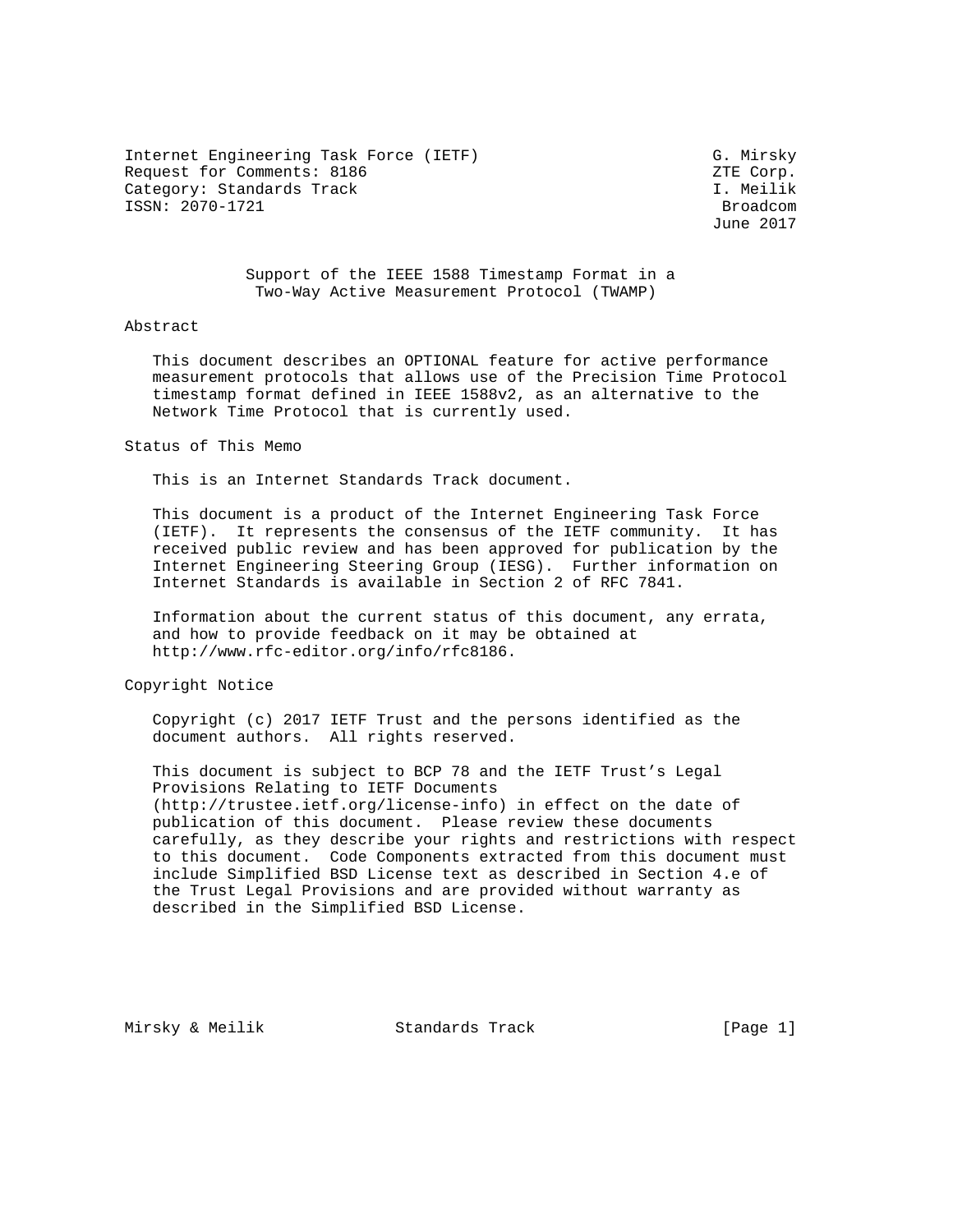Table of Contents

|                                                              | 2                       |
|--------------------------------------------------------------|-------------------------|
| 1.1. Conventions Used in This Document                       | 3                       |
|                                                              | 3                       |
| 1.1.2. Requirements Language                                 | 3                       |
|                                                              | $\overline{\mathbf{3}}$ |
| 2.1. Timestamp Format Negotiation in OWAMP Connection Setup. | 4                       |
| 2.2. Timestamp Format Negotiation in TWAMP Connection Setup. | 5                       |
| 2.3. OWAMP-Test and TWAMP-Test Updates                       | -5                      |
| 2.3.1. Consideration for TWAMP Light Mode                    | 6                       |
|                                                              | 6                       |
| 4.                                                           | 6                       |
| $5 -$                                                        | 7                       |
|                                                              | 7                       |
|                                                              | 8                       |
|                                                              |                         |

## 1. Introduction

 The One-Way Active Measurement Protocol (OWAMP) [RFC4656] defines that only the NTP format [RFC5905] of a timestamp can be used in the OWAMP-Test protocol. The Two-Way Active Measurement Protocol (TWAMP) [RFC5357] adopted the OWAMP-Test packet format and extended it by adding a format for a reflected test packet. Both the sender's and reflector's packets timestamps are expected to follow the 64-bit-long NTP format [RFC5905]. NTP, when used over the Internet, typically achieves clock accuracy within 5 ms to 100 ms. Surveys conducted recently suggest that 90% of devices achieve accuracy better than 100 ms and 99% of devices achieve accuracy better than 1 sec. It should be noted that NTP synchronizes clocks on the control plane, not on data plane. Distribution of clock within a node may be supported by an independent NTP domain or via interprocess communication in a multiprocessor distributed system. Any of the mentioned solutions will be subject to additional queuing delays that negatively affect data-plane clock accuracy.

 The Precision Time Protocol (PTP) [IEEE.1588] has gained wide support since the development of OWAMP and TWAMP. PTP, using on-path support and other mechanisms, allows sub-microsecond clock accuracy. PTP is now supported in multiple implementations of fast-forwarding engines; thus, accuracy achieved by PTP is the accuracy of the clock in the data plane. Having an option to use a more accurate clock as a source of timestamps for IP performance measurements is one of the advantages of this specification. Another advantage is realized by simplification of hardware in the data plane. To support OWAMP or TWAMP, test protocol timestamps must be converted from PTP to NTP. That requires resources, use of microcode or additional processing elements, that are always limited. To address this, this document

Mirsky & Meilik  $\qquad \qquad$  Standards Track  $\qquad \qquad$  [Page 2]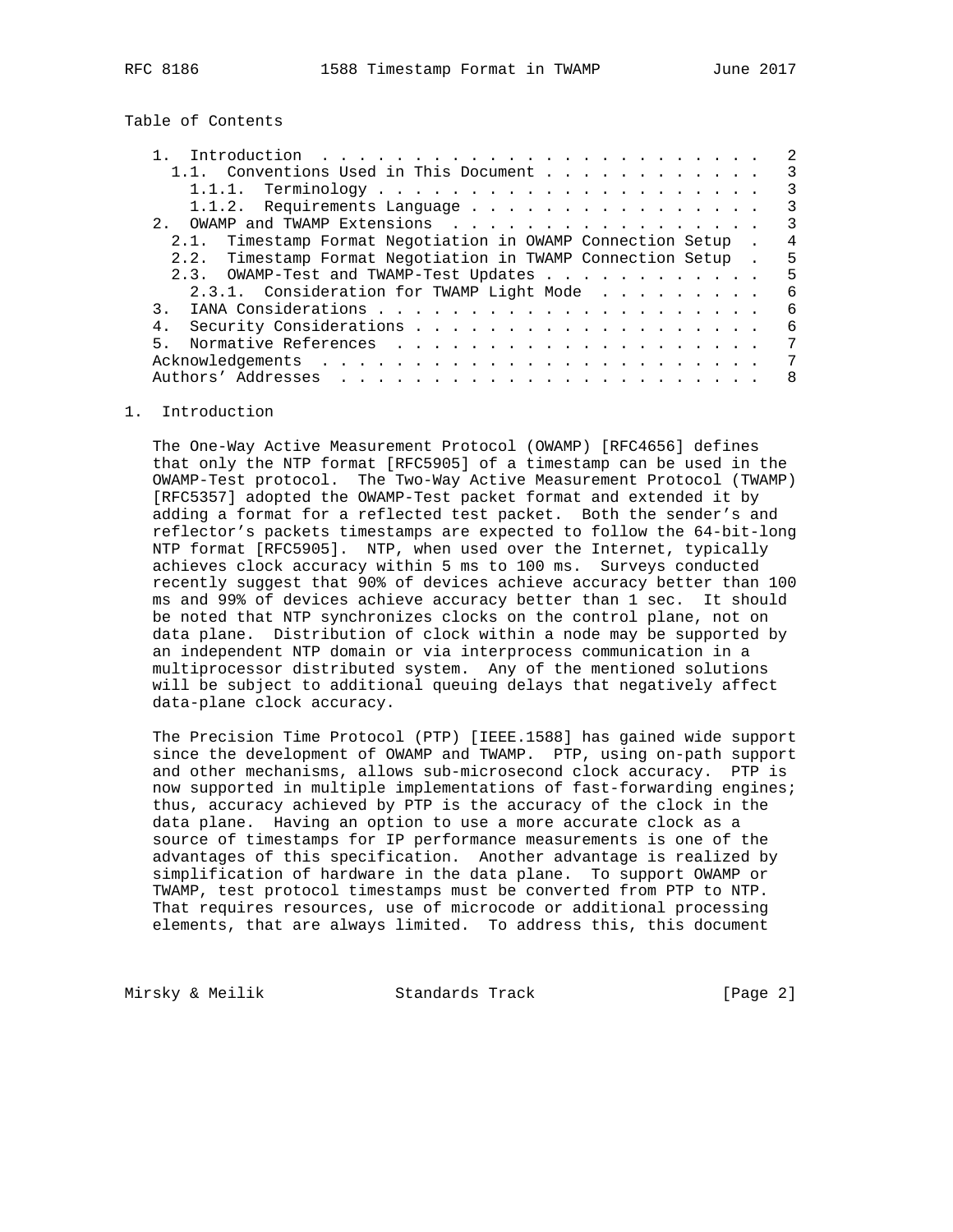proposes optional extensions to Control and Test protocols to support use of the IEEE 1588v2 timestamp format as an optional alternative to the NTP timestamp format.

 One of the goals of this specification is not only to allow endpoints of a test session to use a timestamp format other than NTP, but to support backwards compatibility with nodes that do not yet support this extension.

1.1. Conventions Used in This Document

### 1.1.1. Terminology

NTP: Network Time Protocol

PTP: Precision Time Protocol

TWAMP: Two-Way Active Measurement Protocol

OWAMP: One-Way Active Measurement Protocol

1.1.2. Requirements Language

 The key words "MUST", "MUST NOT", "REQUIRED", "SHALL", "SHALL NOT", "SHOULD", "SHOULD NOT", "RECOMMENDED", "NOT RECOMMENDED", "MAY", and "OPTIONAL" in this document are to be interpreted as described in BCP 14 [RFC2119] [RFC8174] when, and only when, they appear in all capitals, as shown here.

2. OWAMP and TWAMP Extensions

 OWAMP connection establishment follows the procedure defined in Section 3.1 of [RFC4656] and additional steps in TWAMP described in Section 3.1 of [RFC5357]. In these procedures, the Modes field has been used to identify and select specific communication capabilities. At the same time, the Modes field has been recognized and used as an extension mechanism [RFC6038]. The new feature requires one bit position for the Server and Control-Client to negotiate which timestamp format can be used in some or all test sessions invoked with this control connection. The endpoint of the test session, Session-Sender and Session-Receiver (for OWAMP) or Session-Reflector (for TWAMP), that supports this extension MUST be capable of interpreting the NTP and PTPv2 timestamp formats. If the endpoint does not support this extension, then the value of the PTPv2 Timestamp flag MUST be 0 because it is in Must Be Zero field. If the value of the PTPv2 Timestamp flag is 0, then the advertising node can use and interpret only the NTP timestamp format. Implementations of OWAMP and/or TWAMP MAY provide a configuration knob to bypass the

Mirsky & Meilik Standards Track [Page 3]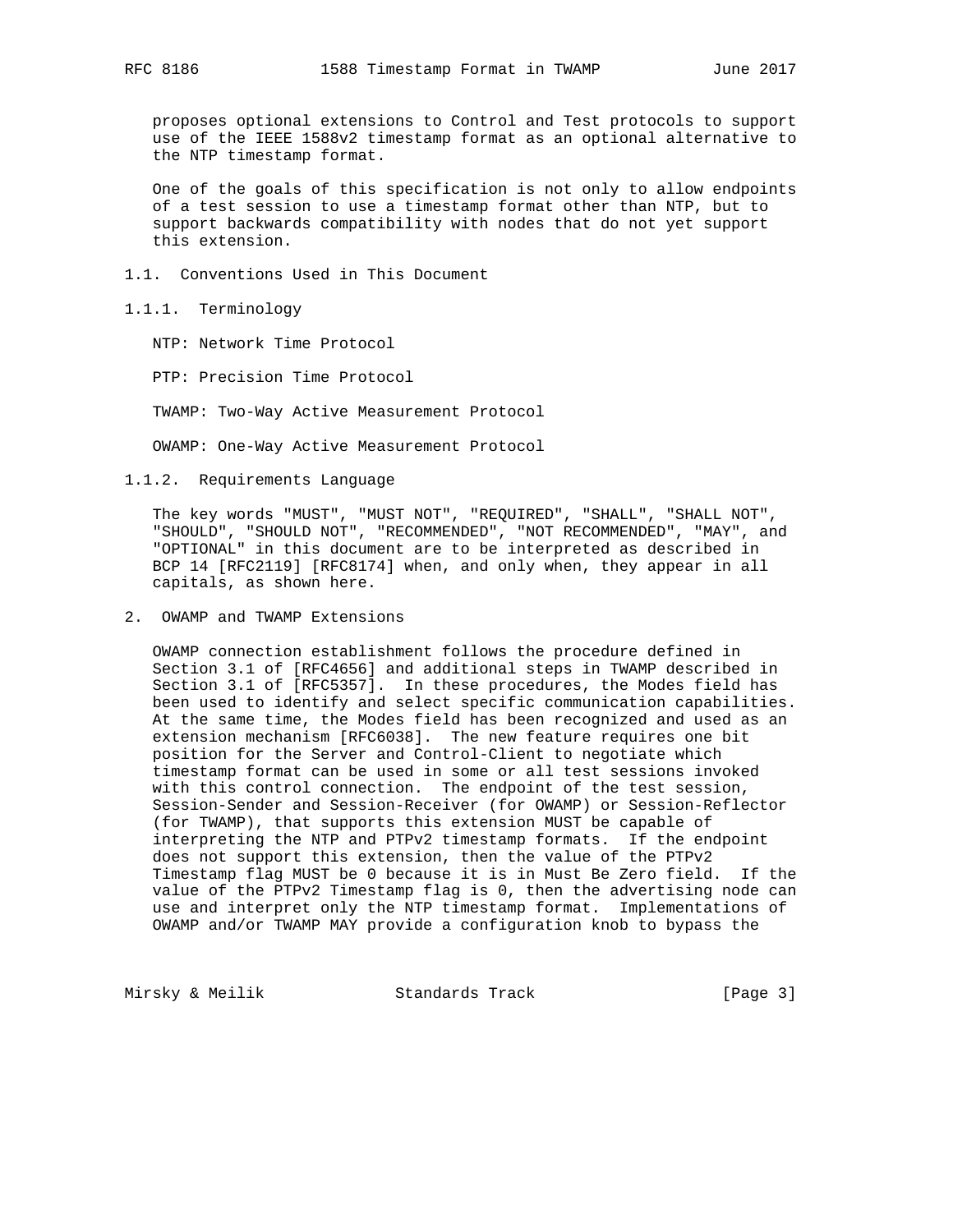timestamp format negotiation process and use the locally configured values instead.

 Use of PTPv2 Timestamp flags is discussed in the following subsections. For details on the assigned values and bit positions, see the Section 3.

2.1. Timestamp Format Negotiation in OWAMP Connection Setup

 In OWAMP-Test [RFC4656], the Session-Receiver and/or Fetch-Client interpret collected timestamps. Thus, the Server uses the Modes field timestamp format to indicate which formats the Session-Receiver is capable of interpreting. The Control-Client inspects values set by the Server for timestamp formats and sets values in the Modes field of the Set-Up-Response message according to the timestamp formats the Session-Sender can use. The rules for setting timestamp flags in the Modes field in Server Greeting and Set-Up-Response messages and interpreting them are as follows:

- o If the Session-Receiver supports this extension, then the Server that establishes test sessions on its behalf MUST set the PTPv2 Timestamp flag to 1 in the Server Greeting message per the requirement listed in Section 2. Otherwise, the PTPv2 Timestamp flag will be set to 0 to indicate that the Session-Receiver interprets only the NTP format.
- o If the Control-Client receives a greeting message with the PTPv2 Timestamp flag set to 0, then the Session-Sender MUST use the NTP format for the timestamp in the test session, and the Control- Client SHOULD set the PTPv2 Timestamp flag to 0 in accordance with [RFC4656]. If the Session-Sender cannot use NTP timestamps, then the Control-Client SHOULD close the TCP connection associated with the OWAMP-Control session.
- o If the Control-Client receives a greeting message with the PTPv2 Timestamp flag set to 1 and the Session-Sender can set the timestamp in PTPv2 format, then the Control-Client MUST set the PTPv2 Timestamp flag to 1 in the Modes field in the Set-Up- Response message and the Session-Sender MUST use PTPv2 timestamp format.
- o If the Session-Sender doesn't support this extension and can set the timestamp in NTP format only, then the PTPv2 Timestamp flag in the Modes field in the Set-Up-Response message will be set to 0 as part of the Must Be Zero field and the Session-Sender will use the NTP format.

Mirsky & Meilik  $\sim$  Standards Track  $\sim$  [Page 4]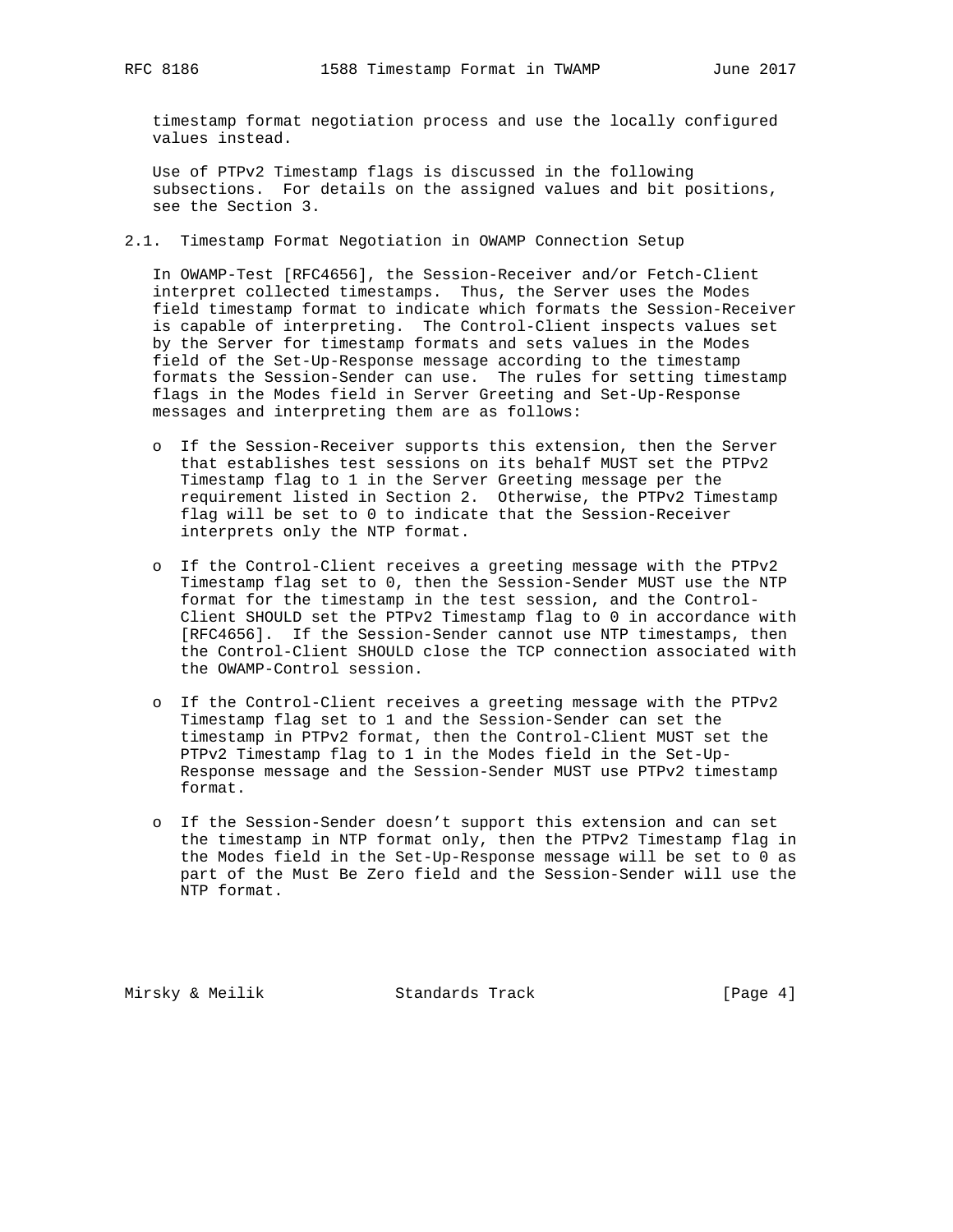If OWAMP-Control uses Fetch-Session commands, then selection and use of one timestamp format or another is a local decision for both Session-Sender and Session-Receiver.

2.2. Timestamp Format Negotiation in TWAMP Connection Setup

 In TWAMP-Test [RFC5357], the Session-Sender interprets collected timestamps. Hence, in the Modes field, a Server advertises timestamp formats that the Session-Reflector can use in the TWAMP-Test message. The choice of the timestamp format to be used by the Session-Sender is a local decision. The Control-Client inspects the Modes field and sets timestamp flag values to indicate the format that will be used by the Session-Reflector. The rules of setting and interpreting flag values are as follows:

- o The Server MUST set the PTPv2 Timestamp flag value to 1 in its greeting message if the Session-Reflector can set the timestamp in the PTPv2 format. Otherwise, the PTPv2 Timestamp flag MUST be set to 0.
- o If the value of the PTPv2 Timestamp flag in the received Server Greeting message is 0, then the Session-Reflector does not support this extension and will use the NTP timestamp format. The Control-Client SHOULD set the PTPv2 Timestamp flag to 0 in the Set-Up-Response message in accordance with [RFC4656].
- o The Control-Client MUST set the PTPv2 Timestamp flag value to 1 in the Modes field in the Set-Up-Response message if the Server advertised that the Session-Reflector has the ability to use the PTPv2 format for timestamps. Otherwise, the flag MUST be set to 0.
- o If the value of the PTPv2 Timestamp flag in the Set-Up-Response message is 0, then that means that the Session-Sender can only interpret the NTP timestamp format. Therefore, the Session- Reflector MUST use the NTP timestamp format. If the Session- Reflector does not support the NTP format, then the Server MUST close the TCP connection associated with the TWAMP-Control session.
- 2.3. OWAMP-Test and TWAMP-Test Updates

 Participants of a test session need to indicate which timestamp format is being used. Currently, the Z field in the Error Estimate defined in Section 4.1.2 of [RFC4656] is used for this purpose. However, this document extends the Error Estimate to indicate the format of a collected timestamp, in addition to the estimate of error and synchronization. This specification also changes the semantics

Mirsky & Meilik **Standards Track** [Page 5]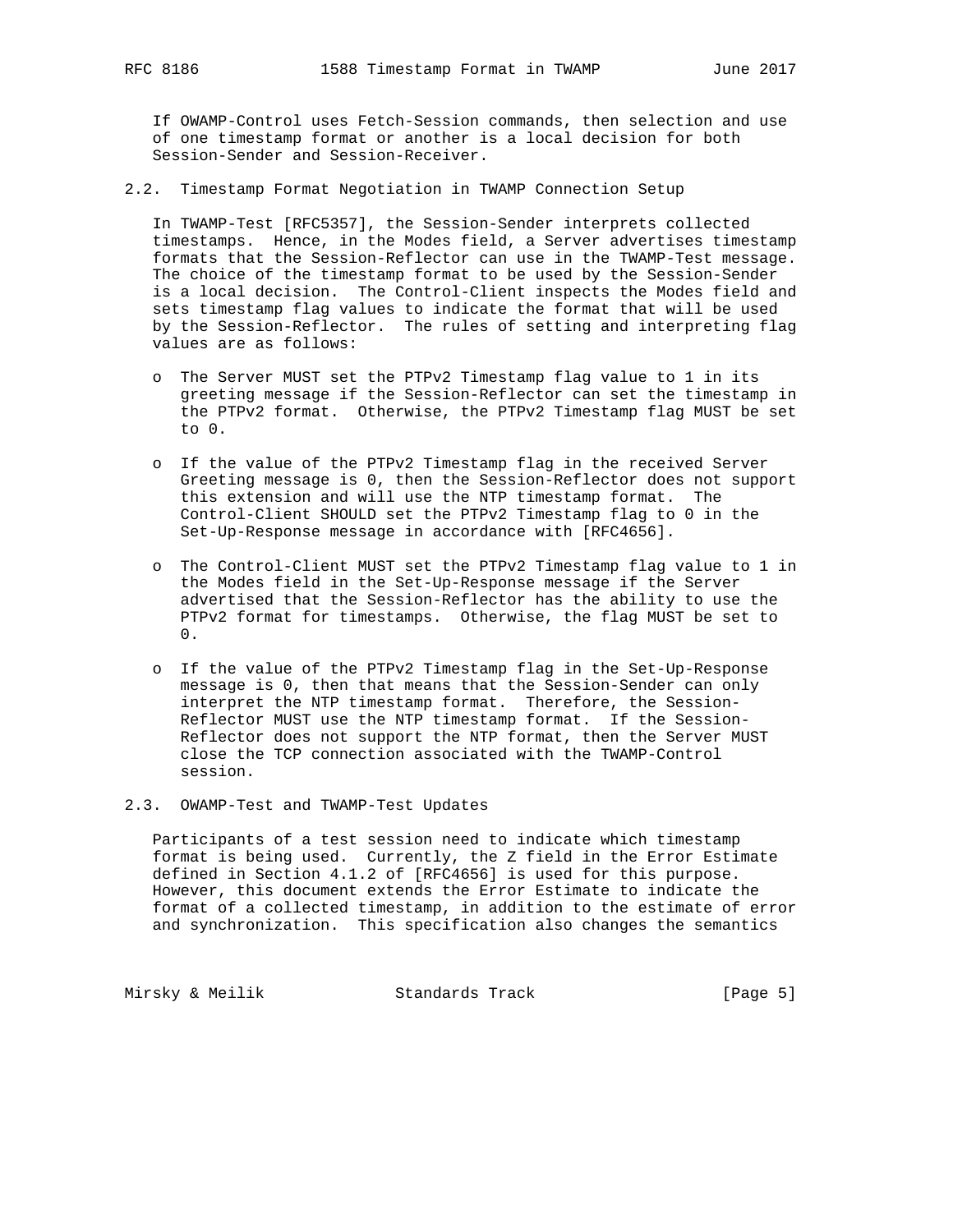of the Z bit field (the field between S and Scale fields) to be referred to as the Timestamp format; the value MUST be set as follows:

o 0 - NTP 64-bit format of a timestamp.

o 1 - PTPv2-truncated format of a timestamp.

 As a result of this value of the Z field from the Error Estimate, the Sender Error Estimate (in TWAMP) or Send Error Estimate (in OWAMP) and Receive Error Estimate SHOULD NOT be ignored and MUST be used when calculating delay and delay-variation metrics based on collected timestamps.

2.3.1. Consideration for TWAMP Light Mode

 This document does not specify how the Session-Sender and Session- Reflector in TWAMP Light mode are informed of the timestamp format to be used. It is assumed that, for example, configuration could be used to direct the Session-Sender and Session-Reflector to use the timestamp format per their capabilities and rules listed in Section 2.2.

3. IANA Considerations

 IANA has registered a new PTPv2 Timestamp in the "TWAMP-Modes" registry [RFC5618] as follows:

| Bit<br>Pos | Description                | Semantics   Reference |                                              |
|------------|----------------------------|-----------------------|----------------------------------------------|
| 9          | PTPv2 Timestamp Capability |                       | Section $2 \mid$ RFC 8186 (this<br>document) |

#### Table 1: New Timestamp Capability

4. Security Considerations

 Use of a particular timestamp format in a test session does not appear to introduce any additional security threat to hosts that communicate with OWAMP and/or TWAMP as defined in [RFC4656] and [RFC5357], respectively. The security considerations that apply to any active measurement of live networks are relevant here as well. See the Security Considerations sections in [RFC4656] and [RFC5357].

Mirsky & Meilik Standards Track [Page 6]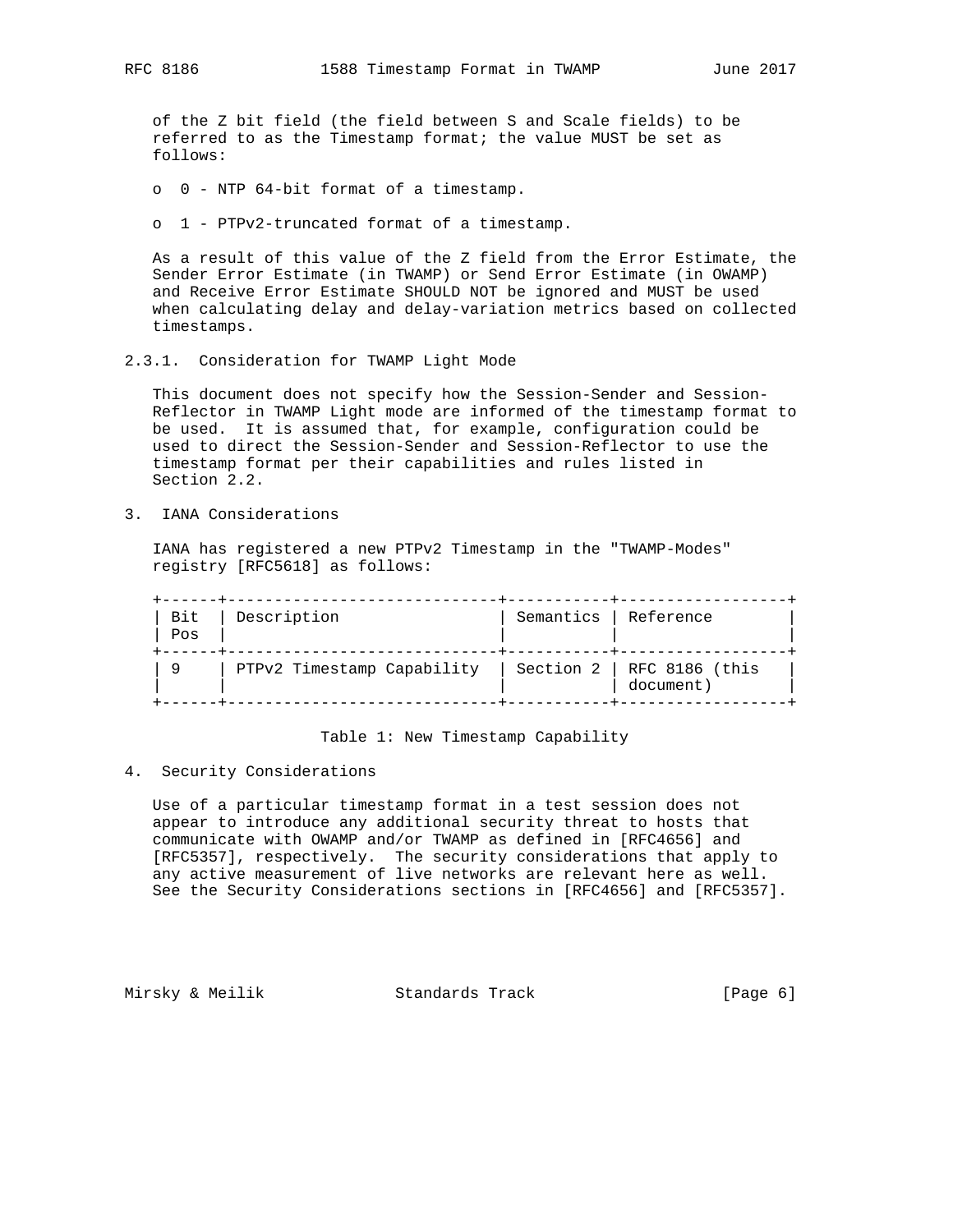# 5. Normative References

[IEEE.1588]

 IEEE, "IEEE Standard for a Precision Clock Synchronization Protocol for Networked Measurement and Control Systems", IEEE Std 1588-2008, DOI 10.1109/IEEESTD.2008.4579760.

 [RFC2119] Bradner, S., "Key words for use in RFCs to Indicate Requirement Levels", BCP 14, RFC 2119, DOI 10.17487/RFC2119, March 1997, <http://www.rfc-editor.org/info/rfc2119>.

- [RFC4656] Shalunov, S., Teitelbaum, B., Karp, A., Boote, J., and M. Zekauskas, "A One-way Active Measurement Protocol (OWAMP)", RFC 4656, DOI 10.17487/RFC4656, September 2006, <http://www.rfc-editor.org/info/rfc4656>.
- [RFC5357] Hedayat, K., Krzanowski, R., Morton, A., Yum, K., and J. Babiarz, "A Two-Way Active Measurement Protocol (TWAMP)", RFC 5357, DOI 10.17487/RFC5357, October 2008, <http://www.rfc-editor.org/info/rfc5357>.
- [RFC5618] Morton, A. and K. Hedayat, "Mixed Security Mode for the Two-Way Active Measurement Protocol (TWAMP)", RFC 5618, DOI 10.17487/RFC5618, August 2009, <http://www.rfc-editor.org/info/rfc5618>.
- [RFC5905] Mills, D., Martin, J., Ed., Burbank, J., and W. Kasch, "Network Time Protocol Version 4: Protocol and Algorithms Specification", RFC 5905, DOI 10.17487/RFC5905, June 2010, <http://www.rfc-editor.org/info/rfc5905>.
- [RFC6038] Morton, A. and L. Ciavattone, "Two-Way Active Measurement Protocol (TWAMP) Reflect Octets and Symmetrical Size Features", RFC 6038, DOI 10.17487/RFC6038, October 2010, <http://www.rfc-editor.org/info/rfc6038>.
- [RFC8174] Leiba, B., "Ambiguity of Uppercase vs Lowercase in RFC 2119 Key Words", BCP 14, RFC 8174, DOI 10.17487/RFC8174, May 2017, <http://www.rfc-editor.org/info/rfc8174>.

### Acknowledgements

 The authors would like to thank Ramanathan Lakshmikanthan and Suchit Bansal for their insightful suggestions. The authors would also like to thank David Allan for his thorough review and thoughtful comments.

Mirsky & Meilik  $S$ tandards Track  $[Page 7]$